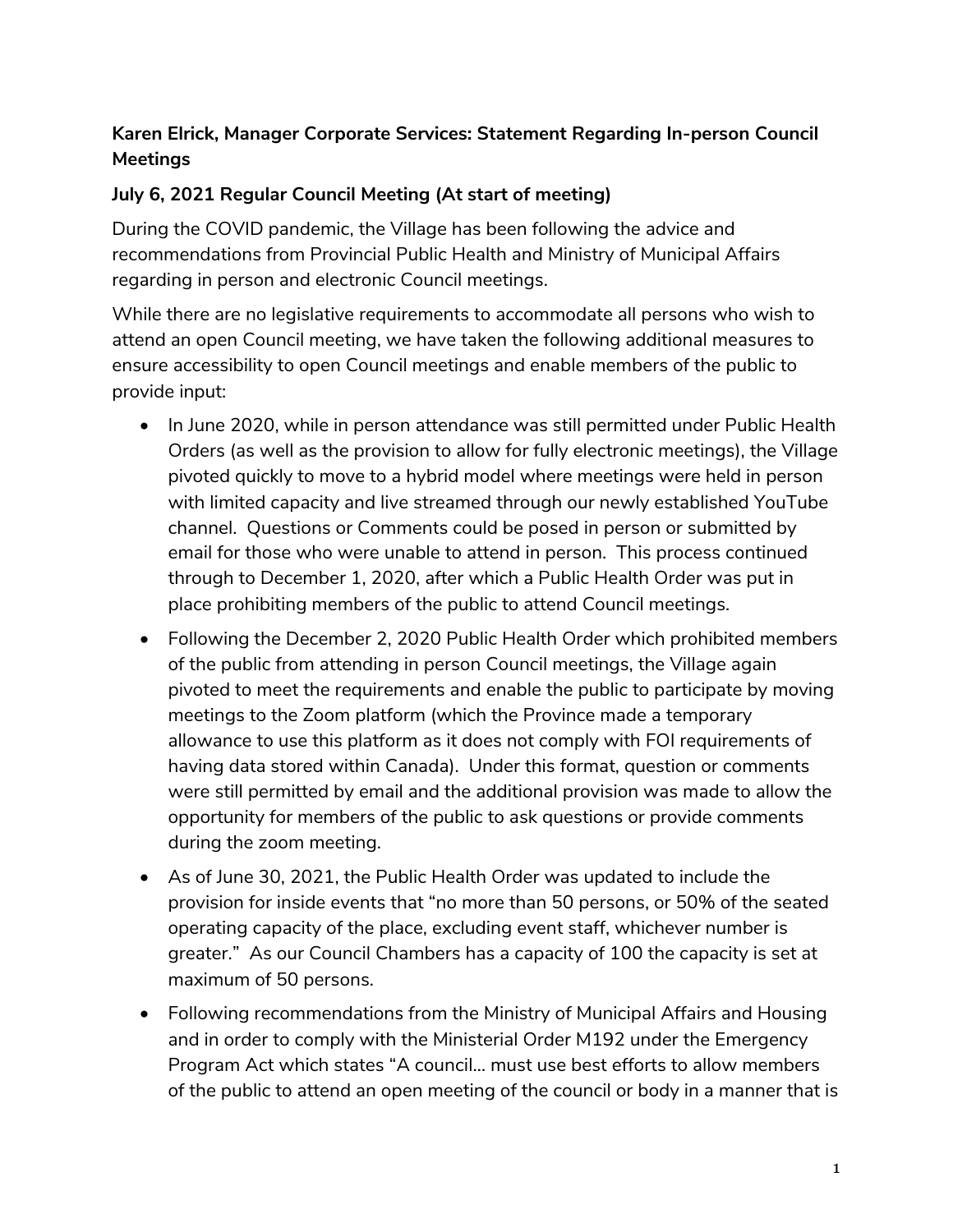consistent with any applicable requirements or recommendations made under the *Public Health Act."* We are moving back to the same hybrid model that was followed by the Village from June 2020 to December 2020 which includes live streaming through the Village's YouTube channel, allowing in person attendance in compliance with Public Health Orders, allowing for submission of questions or comments via email and we have added the additional measure this evening of providing an outdoor space where speakers amplify the meeting. We do not have the technical capabilities to live stream the meeting via zoom and hold an in-person meeting at the same time.

We will continue to follow Public Health recommendations and orders as we move through the four-step restart plan introduced by the Province.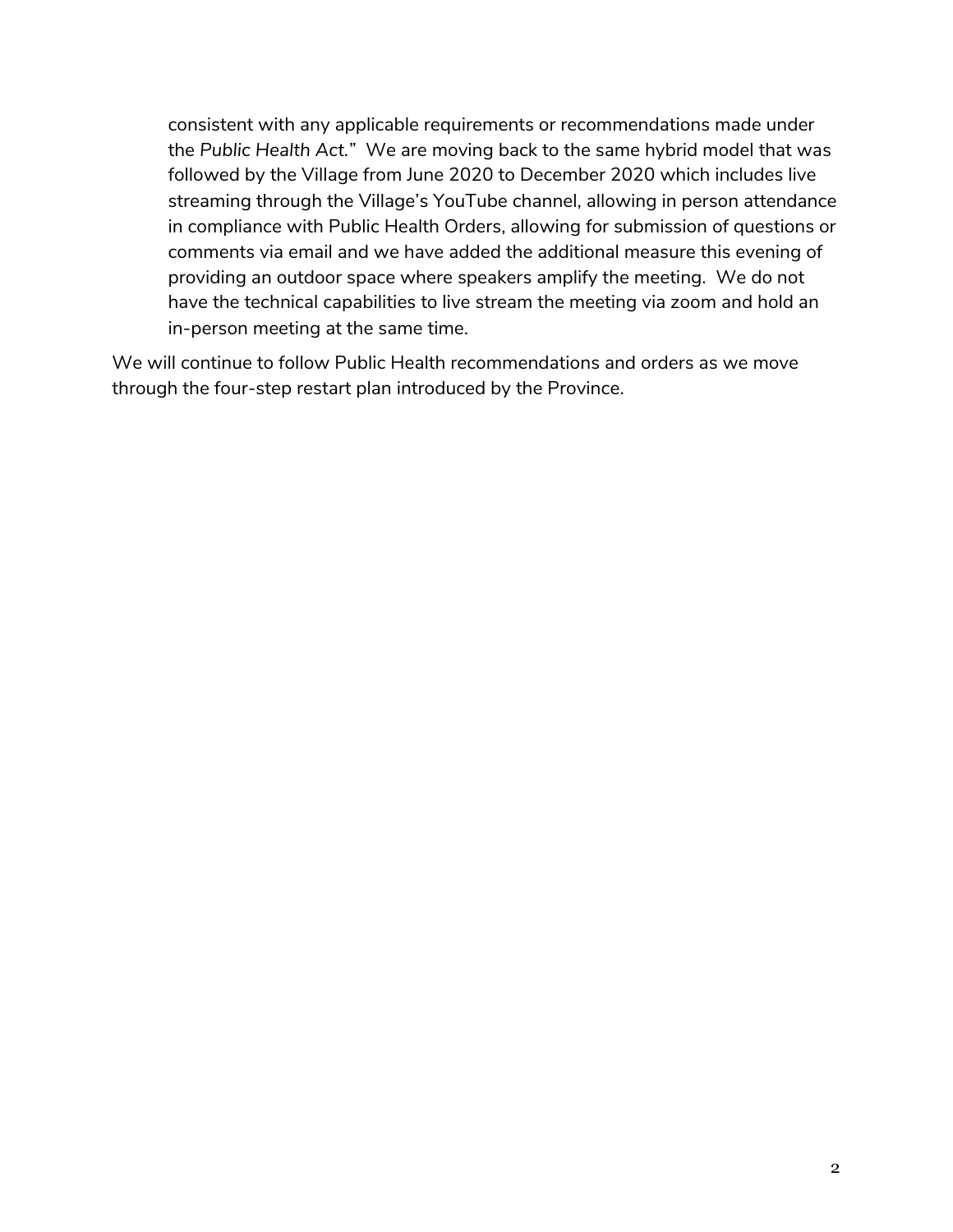## **Juli Halliwell, Chief Administrative Officer: Statement Regarding Bella Terra Rezoning and Inaccurate Information**

**July 6, 2021 Regular Council Meeting** (Approximately 32 minutes into meeting)

As a result of recent social media posts regarding the Bella Terra rezoning, the Village has obtained some legal advice which has informed the following statement:

Much of the exchange is either misleading or overtly untrue, in part because of a lack of clarity as between subdivision and zoning issues and an unclear understanding of the current project status.

To be clear, what is presently before Council is a re-zoning application that was initiated by Village staff, not the developer.

If that succeeds, then there will in all likelihood be a new subdivision application made to the Approving Officer and the Approving Officer will at the time deal with Bylaw compliance, lot layout, roads and creek crossing issues. These considerations are not part of the re-zoning application. The Approving Officer in his role has an obligation to ensure that all requirements of the bylaw are met, including not land locking adjacent property owners.

As you of course know, the background to this property is that the lands were lawfully rezoned in 2015 and the first of two "phases" was subsequently lawfully subdivided.

As is pointed out in the exchange – zoning is a Council decision and subdivision is a decision of the Approving Officer, which is an independent statutory authority, but that is somewhat overly simplified.

An Approving Officer has the statutory right to consult with others as part of their review of a proposed subdivision application, including Municipal Council. This is what occurred last December when the developer was seeking to pursue an application to amend the PLR and the Approving Officer consulted with Council in order to determine if Council would support a roadway through a park. This was done in a lawfully conducted closed meeting to allow for receipt of legal advice and to discuss land issues, as is authorized under the Community Charter. The outcome of the meeting was then immediately released.

The first phase of the subdivision included dedication of an area as park some time ago. Our understanding is that there is no intention to dispose of or exchange park and so the portions of the posts referencing those provisions in the Community Charter are completely irrelevant. Just to be crystal clear, there is no proposal to remove park land. There is no prohibition against a park containing a portion of a road – indeed, many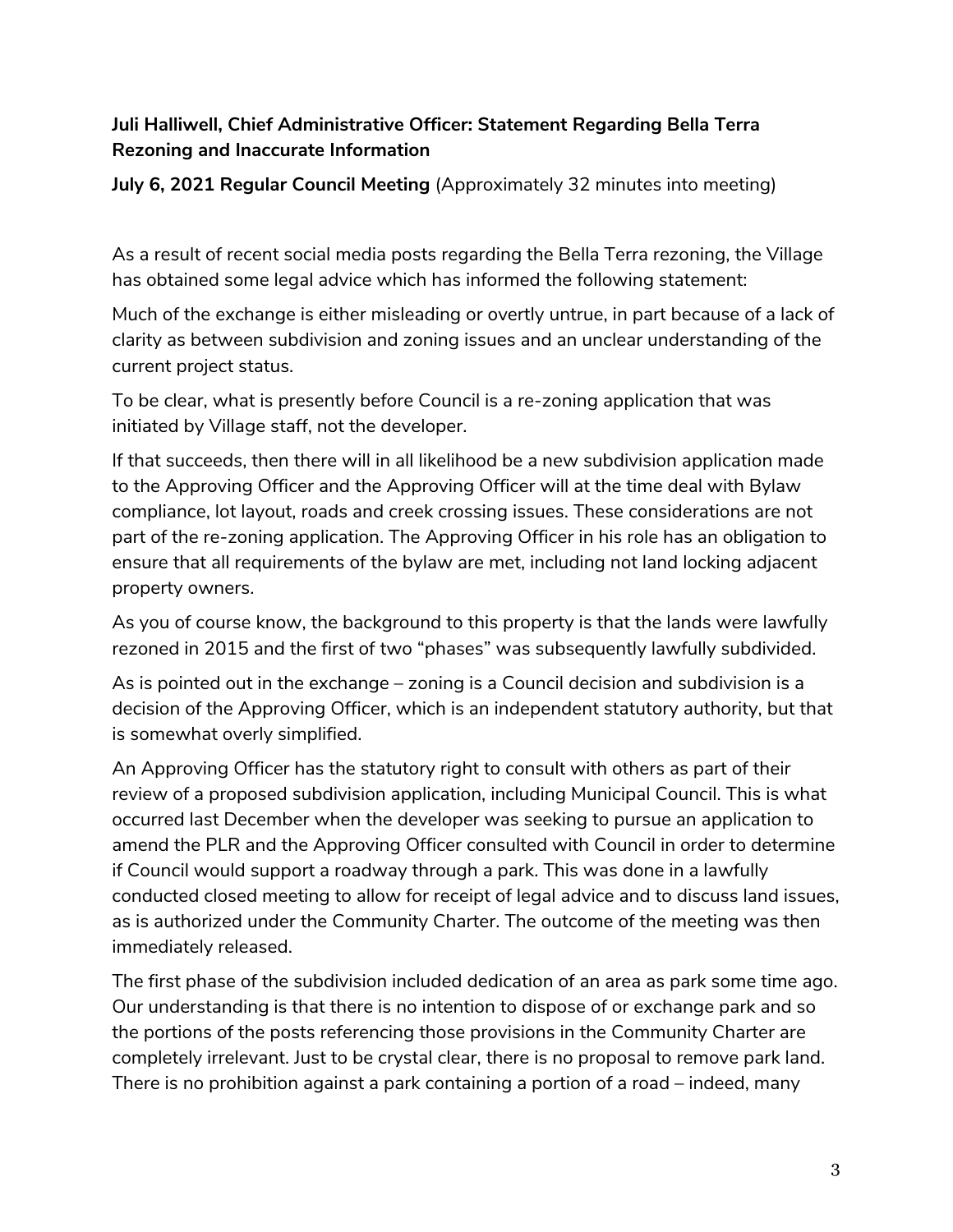parks have roads within their boundaries that in some cases are essential to allow for the most expedient use of the park itself.

Subsequent to the Approving Officer seeking input from both Council and the adjacent property owner, it was determined by the Approving Officer that the subdivision as proposed could not be approved because of an inadvertent inconsistency on the number of permitted lots within the zoning bylaw, which is why the rezoning is before Council at this time.

Underlying these posts is of course some opposition to this project and all of those who deem their interest in property to be affected have a clear legal entitlement to make Council aware of their views on point at the public hearing. However, it is inaccurate to suggest that unlawful "secret" meetings took place in some improper way, nor is it correct to say that there is a lawful impediment to Council approving the re-zoning application if that is what they choose, in their sole discretion, to do.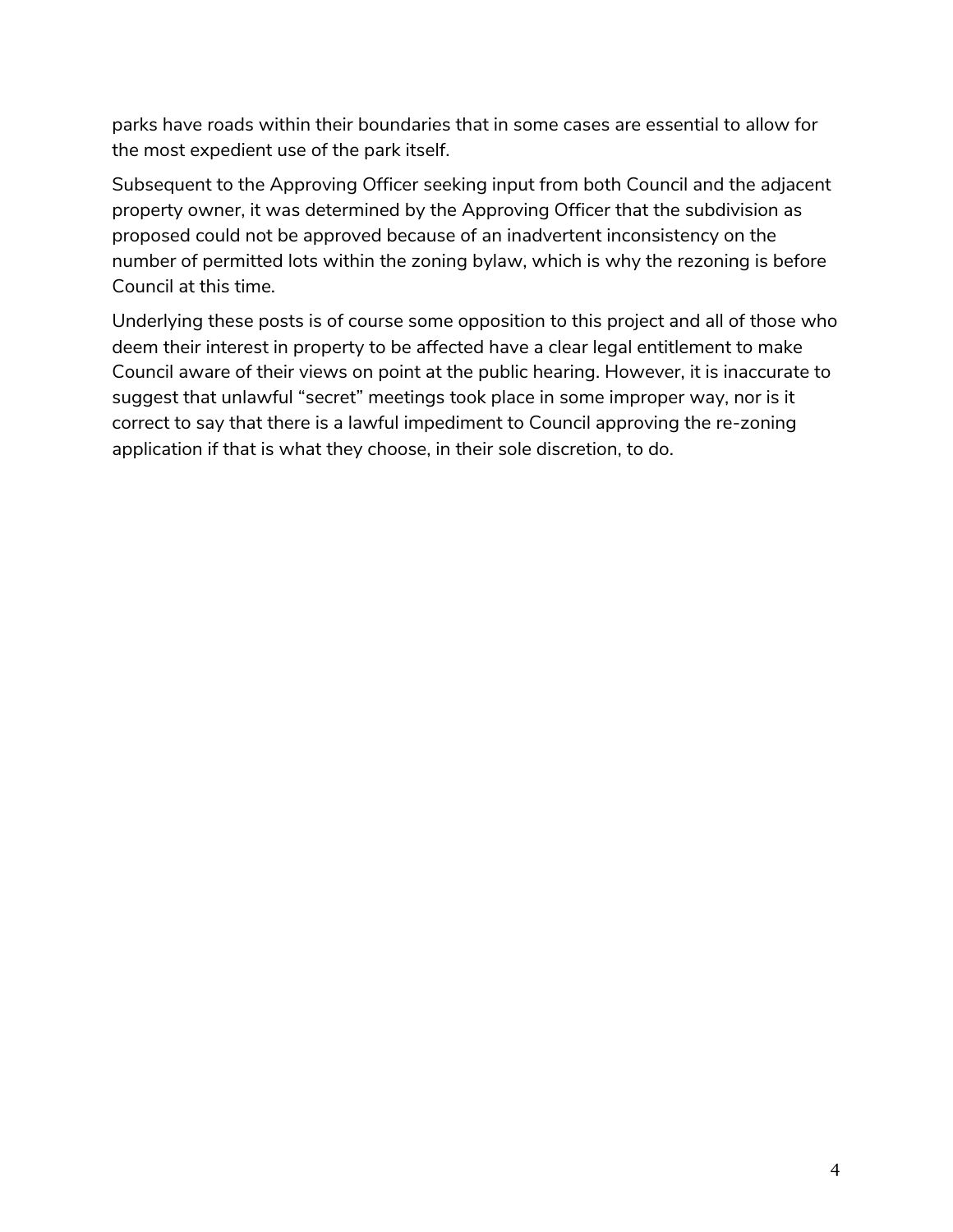## **Mayor John McEwen: Statement Regarding Anmore Conversations**

**July 6, 2021 Regular Council Meeting** (approximately 1 hour 30 minutes into meeting)

Over the past few months, all of us on Council have observed an alarming trend in our community involving comments on social media and at our virtual Council meetings that reflect an extreme "NIMBY" – not in my backyard – attitude that seems to be based on elitism.

We understand that there are residents who are critical of Council decisions and disagree with us. You should know that members of Council don't always agree with one another either.

But we respectfully listen when you share your opinions and when you explain why you don't like our position on something. That's all part of the process in local government.

But the **extreme NIMBY and elitist attitudes**, **accusations of corruption** and even **racism** we are seeing are **not** part of that process — and they're not even remotely acceptable.

So tonight —at our first in-person meeting since late 2020 — we are speaking out to clearly lay out our concerns about the toxic discourse created online by a small number of citizens and to talk about how we, as a Village Council, are responding.

I personally first became concerned during the community engagement process regarding Anmore South when I heard negative comments about the "type of people" who would come to our community if we allowed more affordable housing options such as townhomes.

These are some of the actual comments shared by your neighbours:

- $\circ$  "We don't want those types of people in our community." ... Those types of people.
- $\circ$  "If people want other housing options, they can go live somewhere else."
- o "The community will no longer be safe."
- $\circ$  This "safety" concern was also expressed in joint letter signed by 16 people that was sent to Council and, in referencing a so-called "crime upsurge," stated:

"[An] influx of population without our own Police Station and crime prevention force puts Anmore and Belcarra residents at much higher risk; Anmore and Belcarra are already becoming targets for burglaries and robberies. *Bringing in thousands of new residents from all walks of life puts an even more noticeable mark on all our homes, another very dangerous and high-risk consideration.*"

Yes, you heard correctly: People from *"all walks of life"* would bring danger to Anmore, according to the letter writers.

- o More recently, posters have been put up in the Anmore area and neighbouring communities saying *"Crisis! Lakes at Risk!"* — as though new residents in Anmore would somehow damage the lakes and put public access at risk.
- o Finally, at the June 15 virtual Council meeting, a resident expressed his objection to the mere potential for an Urban designation for the Anmore South lands by saying: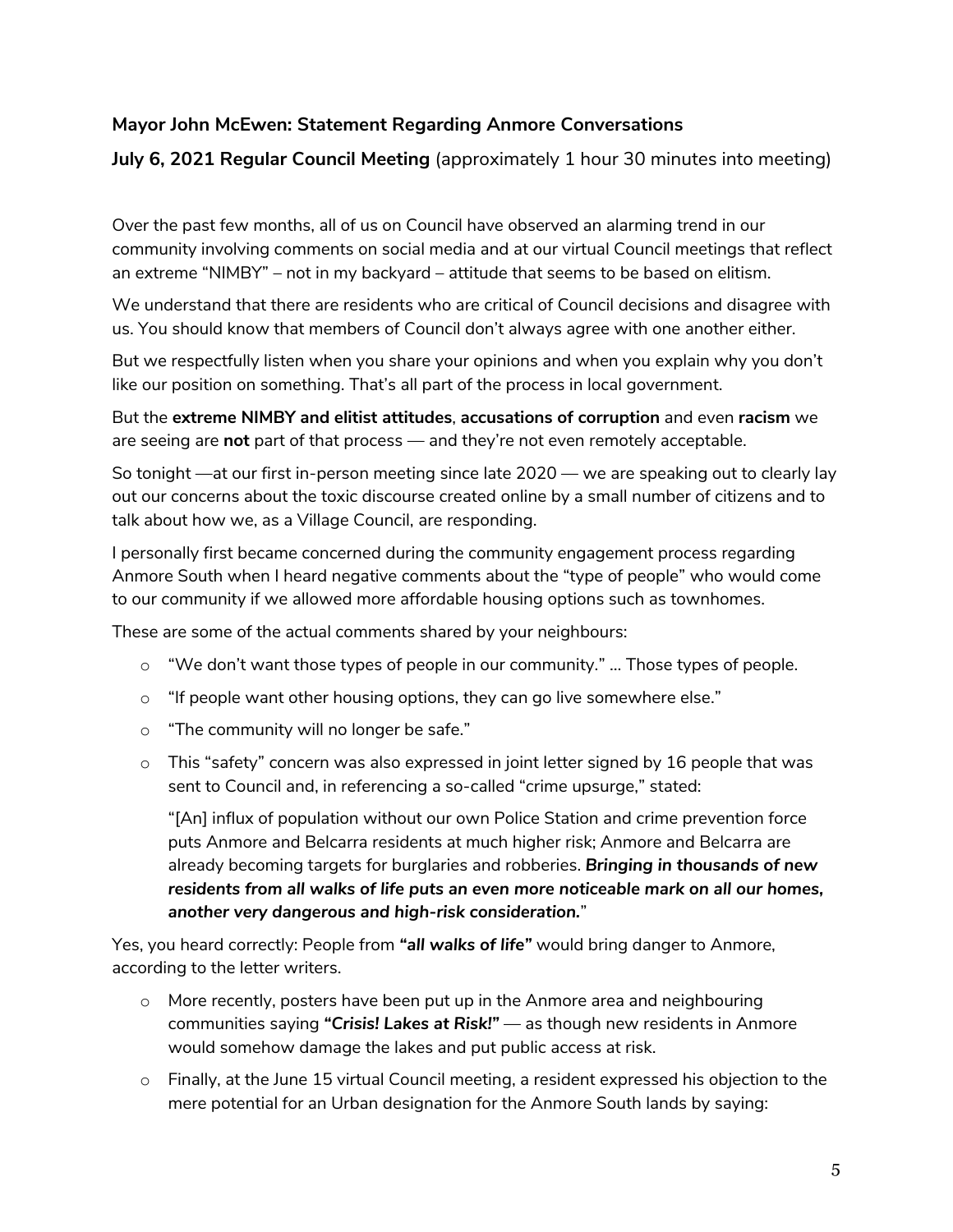"My question is whether the Council believes this is fair to the long-standing residents of Anmore, to see their population multiply by at least three times, and solely to come from spot-zoning of Anmore South. Just to be clear, this means that once this development is fully built out and occupied, the existing Anmore residents will be in the minority."

Those comments are just part of the reason I am speaking out today.

The discussion around Anmore South has also led to personal attacks on Council – and I don't mean the usual criticisms that come with the territory of being on Council. I'm talking about comments attacking Council members' integrity by strongly insinuating that we are corrupt.

I'm going to read a few of the particularly egregious comments:

- $\circ$  "Council is all buddy-buddy and can be coerced and cajoled through friendly insiders on their payrolls."
- $\circ$  "Is it just me or is the fact that a prior Council member is on the loco Lands Developers TEAM paid by the developer to be LOBBYING (read that as coercing with monetary incentives) by 'advising' the current Council members."
- $\circ$  "Even the best of us are blinded by the opportunity for monetary gain... There is also the new Council advisory group comprised of real estate agents and developers who are at play behind closed doors. The process is fraught with the potential of severe corruption, dereliction of duty and lack of transparency."
- $\circ$  "I left out corrupt government and brown envelopes under tables, not because it isn't possible (buying out politicians is always a possibility anywhere in politics in the world), but there's not obvious proof of that going on."
- $\circ$  "Has there been (palm greasing)... looks like YES!!!" and that YES came with three exclamation marks.

This continued stream of innuendo and insinuations led to a question at a virtual Council meeting where a resident said, based on the "apparent partiality of your process to some of us," he had to ask each member of Council to publicly disclose if they have any relationship with Gilic – the former Anmore South property owner. Council members then responded individually that they are not in any way associated with the property owner or developer – past or current. Even so, comments online have continued to suggest otherwise.

These types of insinuations have been extremely disturbing for us individually and for our families, and our thanks go to the residents who have reached out and supported us.

The attacks have recently extended to include identifiable members of staff, with a resident this past week calling for the "termination" of a staff member saying he "allowed such tree destruction" and made "tragic mistakes" when in fact this staff person did his job correctly. And in the same post, the resident went after other identifiable members of staff, accusing them of being "tragic, pathetic and unaccountable" – again, for doing their jobs correctly. In fact,